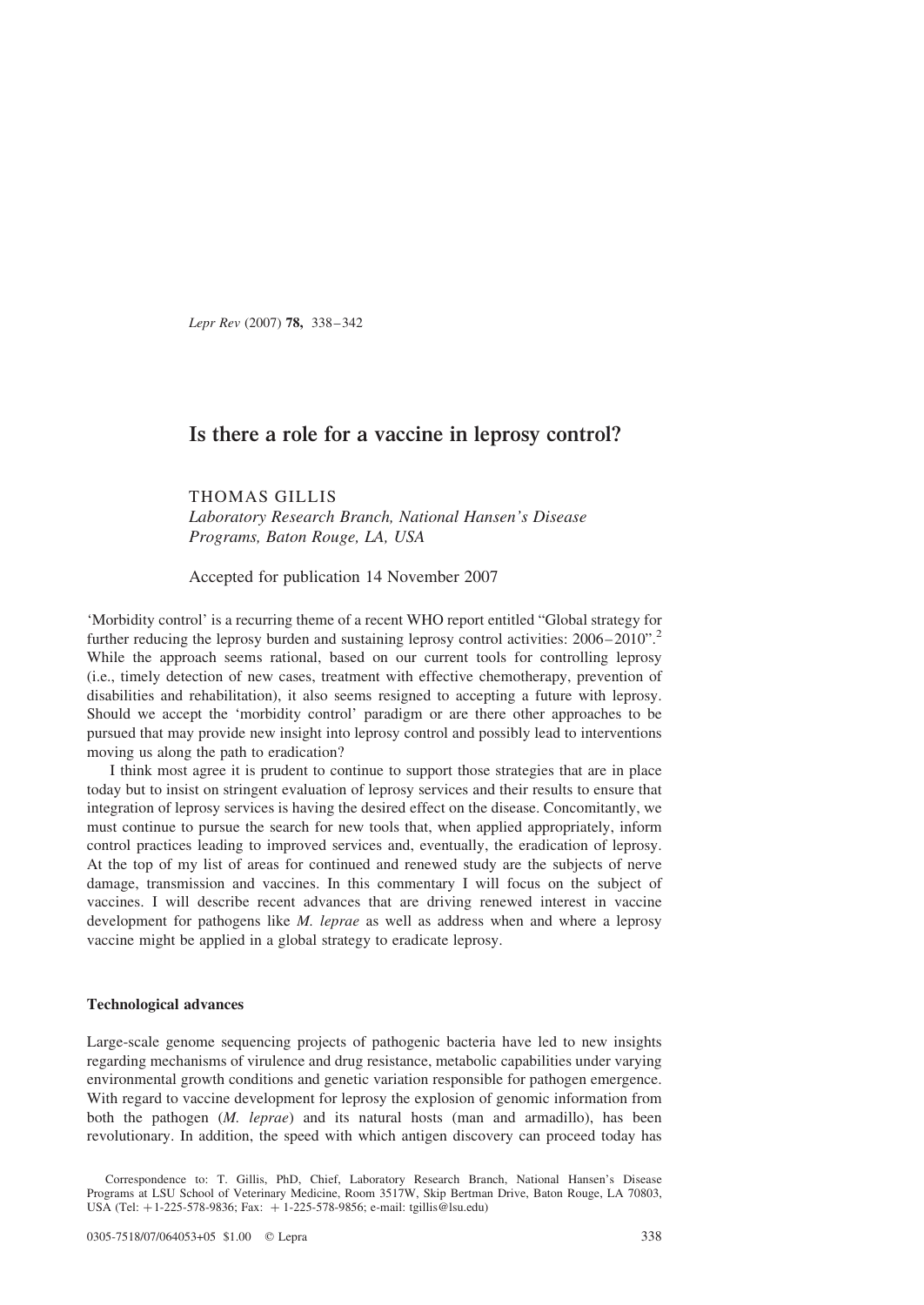#### Is there a role for a vaccine in leprosy control? 339

been increased by an order of magnitude. Enhanced antigen discovery has occurred due to a convergence of procedures for in silico identification of potential protein antigens and gene cloning and recombinant protein expression tools that can be used for subsequent immunologic characterisation and vaccine efficacy trials of high-priority antigens.

Brennan *et al.* were the first to report the overall protein make-up of armadillo-derived M. leprae by two-dimensional polyacrylamide gel electrophoresis.<sup>[12](#page-4-0)</sup> Their results showed approximately 391 cell-associated proteins. This may be an underestimate of  $M$ . *leprae's* proteome because purification procedures used to prepare the bacilli are not capable of capturing secreted proteins. In silico analysis<sup>[16](#page-4-0)</sup> and gene transcription surveys (D. Williams, personal communication) of viable M. leprae suggest the presence of many previously unidentified *M. leprae* proteins. Among other characteristics, these proteins may encompass activities involved in virulence or encode peptide sequences capable of being immunogenic during various stages of infection. Among this group of transcribed genes are protein homologs to immunodominant M. tuberculosis antigens as well as proteins involved in DNA replication, cell division, SecA-dependent protein secretion, energy production, intermediary metabolism, iron transport and storage. This growing stockpile of potential antigens for study has refocused our attention on the tools needed for testing large numbers of new antigens with the intent of selecting those antigens that should go forward for vaccine efficacy testing.

One approach for winnowing the large number of protein antigens to manageable numbers is to demonstrate immunogenicity in patients. This can be done by demonstrating antibody, cell-mediated immune (CMI) responses, or both, in vitro. Recently, Slayden et al. $^8$  $^8$ published a powerful approach for detecting serum antibody from leprosy patients utilising a protein array with approximately 30 M. leprae native antigens and recombinant proteins. This methodology could be scaled-up to screen all proteins from M. leprae using serum from patients representing one or more forms of leprosy. Proteins selected as immunogenic in this screen could then be prepared in bulk and tested in CMI assays for T-cell reactivity using blood cells from leprosy patients across the disease spectrum as well as their contacts. Proteins meeting defined criteria could then be tested in the mouse foot pad assay using only those adjuvants cleared for human use. Further experimental testing of leprosy vaccines in animals may not be necessary beyond the mouse. However, recognising the limitations associated with the mouse foot pad model (e.g., limited growth of M. leprae and uncharacteristic pathology) begs the question; should we be testing our best candidate vaccines in the armadillo, a full disease spectrum animal model of leprosy?

Renewed interest in the armadillo model of leprosy has been sparked by the recent acquisition of its genome sequence ([http://www.broad.mit.edu/ftp/pub/assemblies/mammals/](http://www.broad.mit.edu/ftp/pub/assemblies/mammals/armadillo) [armadillo\)](http://www.broad.mit.edu/ftp/pub/assemblies/mammals/armadillo). Truman et al. have begun the task of identifying, cloning and expressing armadillo genes that can be used to develop assays for monitoring aspects of leprosy pathogenesis and corresponding immune responses.[1](#page-4-0) Among the genes first reported have been IL2, TNFa and IFNg (R. Truman, The armadillo model: a full spectrum host, US-Japan Cooperative Medical Sciences Program, NIAID, 40 th TB and Leprosy Research Conference, Seattle, WA, 2005), all of which are important mediators of an effective CMI response. Further exploitation of the armadillo model at the cell and molecular level could uncover critical immunological parameters associated with protection from, and susceptibility to, infection around which a potent vaccine could be configured and tested. Testing for vaccine efficacy in the armadillo would also allow for assessment of efficacy across the disease spectrum as the armadillo manifests similar bacterial growth characteristics and histopathological features observed in humans infected with  $M$ . leprae.<sup>[14](#page-4-0)</sup>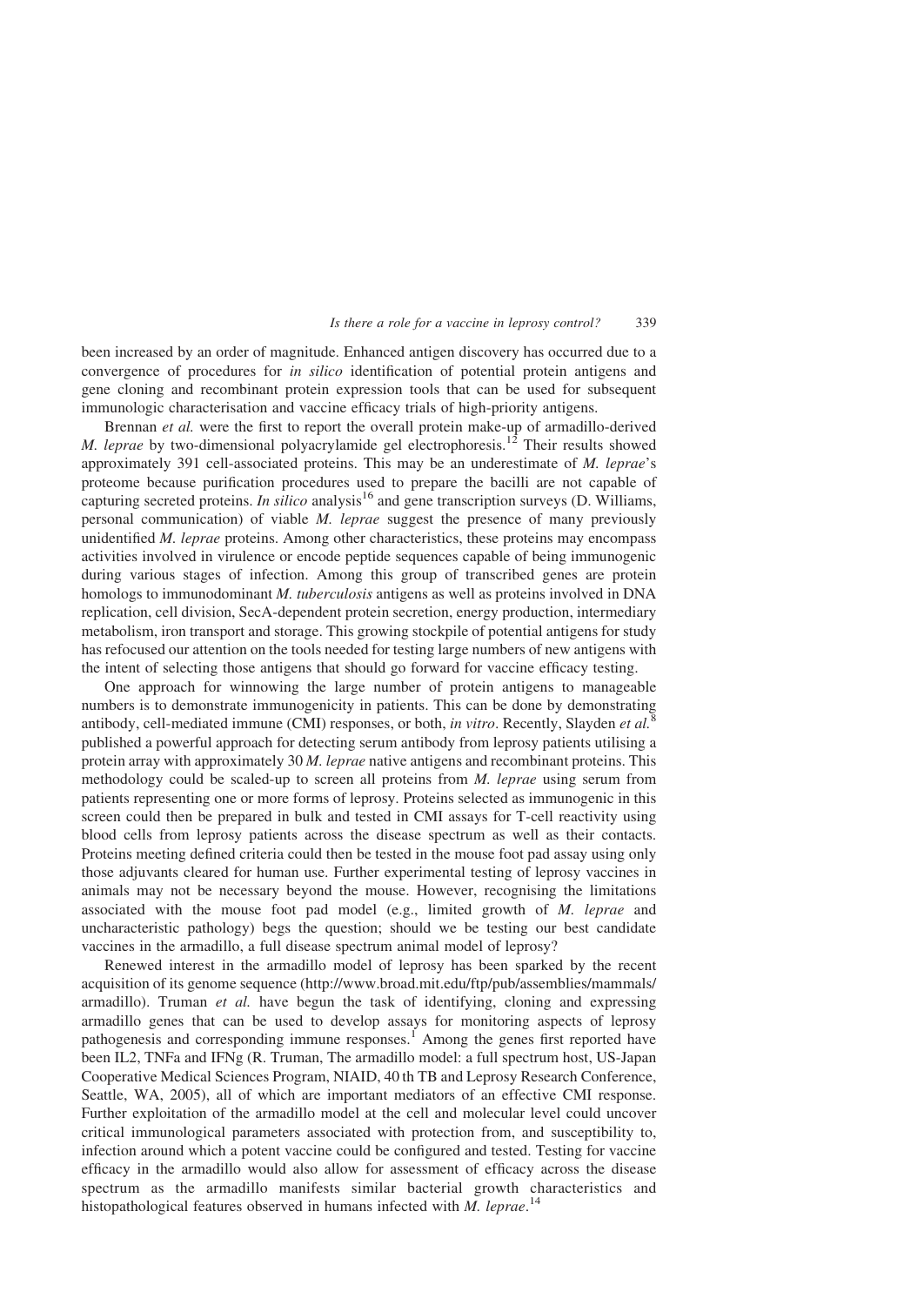### 340 T. Gillis

The potential for technological advances in vaccine formulation for leprosy can be seen in the latest iteration of experimental TB vaccines.[3](#page-4-0) Delivery platforms for this new generation of TB vaccines take the form of subunit proteins with novel adjuvants, recombinant vectors, including modified vaccinia Ankara (MVA) or adenoviruses and genetically modified mycobacteria, such as M. tuberculosis auxotrophs or recombinant BCG over-expressing M. tuberculosis proteins. Some have been shown to be more potent than standard BCG vaccines in animal models of tuberculosis and would likely be administered in concert with BCG in humans. Viral and recombinant BCG vaccines overexpressing M. tuberculosis protein(s) take advantage of the vector's ability to induce strong CD4 and CD8 responses, a bonus effect often seen with live vaccines. A drawback sometimes associated with live vaccines, however, is the potential for inducing disseminated infections following vaccination of individuals with immunological impairment, in particular, severe-combined immunodeficiency disorder (SCID), chronic granulomatous disease and AIDS. This underscores the need for thorough infection-toxicity testing of new live vaccines in animal models lacking both arms of the immune system. Similarly, implementation of new, live vaccines in humans must be accompanied by systematic evaluation of vaccine recipients for immune compromising conditions prior to vaccination. It is important to remember that disseminated BCG infections due to vaccination in healthy immunocompetent neonates is rare but the risk of disseminated BCG disease is increased several hundred-fold in HIVinfected infants compared to the documented risk in HIV-uninfected infants.<sup>5</sup>

Subunit protein vaccines avoid this potential dilemma. However, significant immune stimulation generally requires multiple injections. Another approach is to deliver a sub-unit protein vaccine subsequent to an earlier immune stimulus. This approach is often referred to as 'prime-boost' and is based on our classical understanding of the kinetics of the immune response in humans. In the case of TB vaccines the 'prime-boost' approach will likely be a combination of neonatal BCG vaccination followed by a second vaccine, either a subunit protein or other biologic. It remains debatable as to when the booster should be given to provide an efficacious outcome. Arriving at such an answer is often determined empirically through vaccine studies in humans where multiple combinations and permutations can be tested. But in the case of a low incidence disease like leprosy, multiple arms of a vaccine study are difficult to organise to address these issues. So, it may be worth considering the timing of a prime-boost strategy that would synergise immunological potency with epidemiological characteristics of disease risk that would result in the best chance to strengthen resistance to leprosy within the community, thereby limiting the spread of disease.

In the near term we should be exploring all of these vaccine platforms using both newly identified, as well as previously characterised, proteins in a quest for a potent and inexpensive vaccine for application in leprosy control. A practical approach for selecting antigens for a new leprosy vaccine would focus on 1) proteins shown to be immunogenic in a majority of leprosy patients and exposed contacts, 2) protein antigens known to be homologous with TB proteins, and 3) proteins shown to induce protective immunity in the mouse foot pad assay. The reasoning for selecting proteins with homologs in M. tuberculosis extends from the fact that M. leprae, M. tuberculosis and M. bovis BCG have, as part of their make-up, many proteins in common. If cross-reactivity between BCG antigens and M. leprae antigens can be exploited, this characteristic may provide the potential for enhanced vaccine efficacy when delivered in a prime-boost strategy with BCG. BCG vaccination is likely to remain in place in most TB-endemic countries because of its beneficial effects on tuberculomeningitis in children and its demonstrated impact in some areas against leprosy.<sup>[4](#page-4-0)</sup>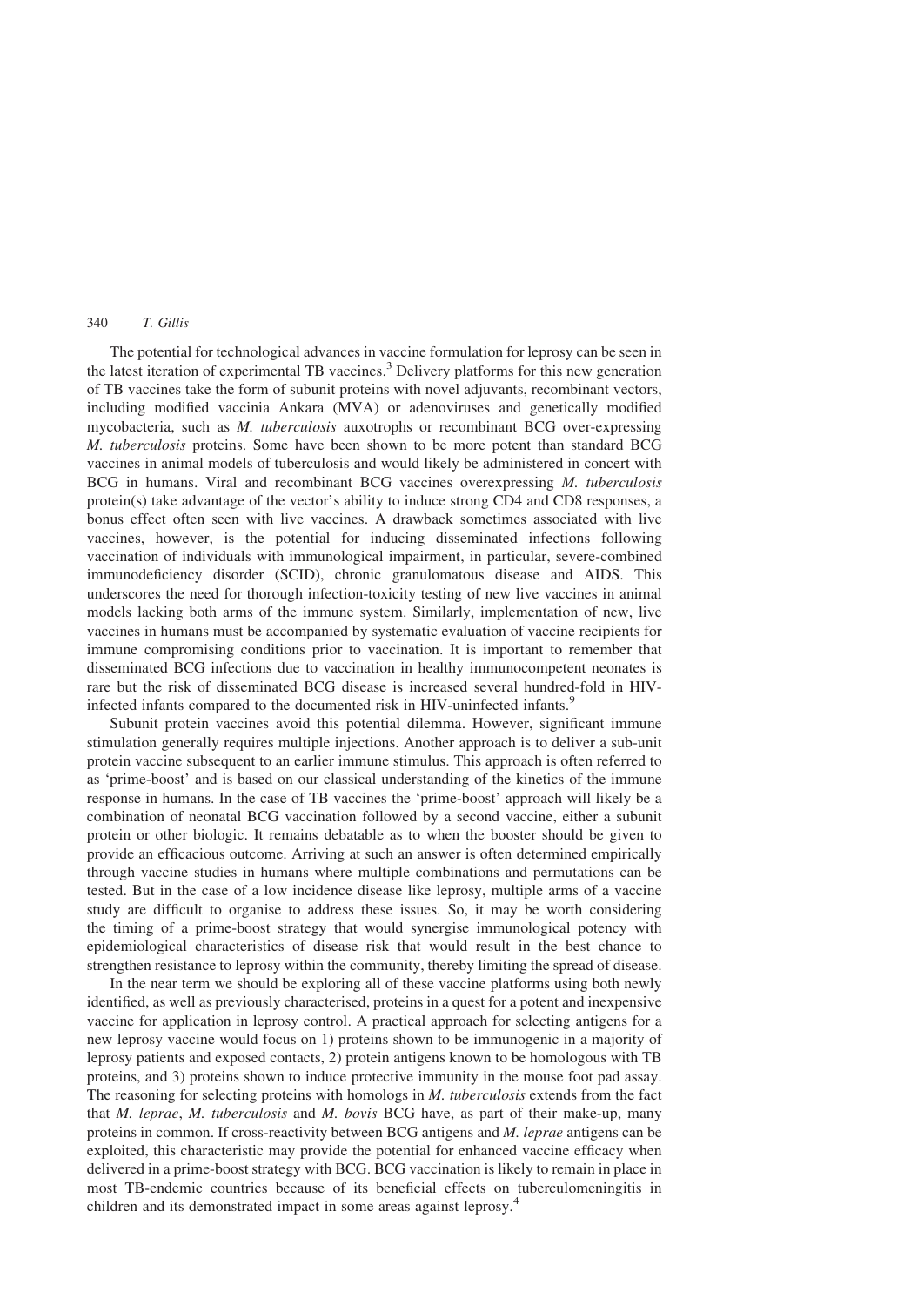### Is there a role for a vaccine in leprosy control? 341

# Application of a leprosy vaccine

Given that innovation often precedes implementation of new products, it is important that we consider potential uses of new vaccines for leprosy as science drives the advances required to provide these tools. However, investing time and resources into developing a vaccine without a reasonable vision of how to use it is unwarranted and could be considered wasteful. So, what are some of the issues surrounding vaccines in leprosy and what might a leprosy control strategy look like with a vaccine component?

From a purely financial perspective it has been argued that vaccines are not cost-effective measures when applied universally to stop transmission of low incidence diseases. Leprosy certainly falls in the low incidence category; however, this argument doesn't preclude developing a post-exposure, therapeutic vaccine as part of a leprosy control strategy. A therapeutic vaccine could be offered to individuals in close contact with an index case and, therefore, thought to be at risk for infection. Because of BCG's reported efficacy as a vaccine against leprosy, $6,10,11,13,15$  the Ministry of Health of Brazil recommends vaccination of household contacts of leprosy cases. This approach in essence constitutes a prime-boost or revaccination strategy with BCG in an attempt to bolster immunity to leprosy initiated with neonatal vaccination with BCG. Cunha et al. have begun a study to evaluate the impact of BCG revaccination on schoolchildren, some of whom may be contacts of leprosy cases.<sup>5</sup> The study is being conducted in 286 schools in Manaus, Brazil and includes over 150,000 school children, of whom over 70,000 are in intervention schools. BCG was given intradermally and follow-up is currently ongoing. It is anticipated that results from this study will lend support for or against revaccination as a means of further reducing leprosy in both household contacts as well as non-household contacts of leprosy patients in Brazil.

A therapeutic vaccine could also be used to supplement MDT of a newly diagnosed patient. Examples of the successful use of a therapeutic vaccine to enhance leprosy chemotherapy have been reported using  $Mycobacterium w.<sup>7,17</sup>$  $Mycobacterium w.<sup>7,17</sup>$  $Mycobacterium w.<sup>7,17</sup>$  While concern was raised with this approach, regarding increased appearance of Type 1 reactions in vaccinated individuals, neither increased neuritis nor type 2 reactions were observed in vaccinated patients.

If one accepts the potential use of a therapeutic vaccine under specific conditions (e.g., household contacts), can a wider role for vaccines in leprosy be envisioned? For example, could a vaccine strategy be organised that would enhance protection in those individuals at greatest risk for contracting leprosy who are not in close contact with a case of leprosy? This can be a significant percentage of new cases and has been estimated to approach 50% in some instances. While it could be argued that this is when a universally applied vaccine would be appropriate, the cost of vaccinating all citizens to prevent relatively few cases of leprosy is difficult for public health officials to rationalise. Accordingly, what is needed prior to implementing a broader-coverage vaccine is an improved understanding of host susceptibility factors for leprosy and a fuller picture of transmission patterns for this disease. A combined understanding of these two issues are critical to determining risk factors for contracting leprosy and provide public health officials and vaccinologists the information needed to implement new vaccine strategies, should they be called for in the quest for improved leprosy control and eventual eradication.

From a disease control perspective, vaccines are not unlike drugs in that they may be applied in a prophylactic (pre-exposure) or therapeutic (post-exposure) control strategy. Potent vaccines have the added advantage of producing long-lived immunological memory which can block multiple exposures over the host's lifetime. Thus, an effective prophylactic